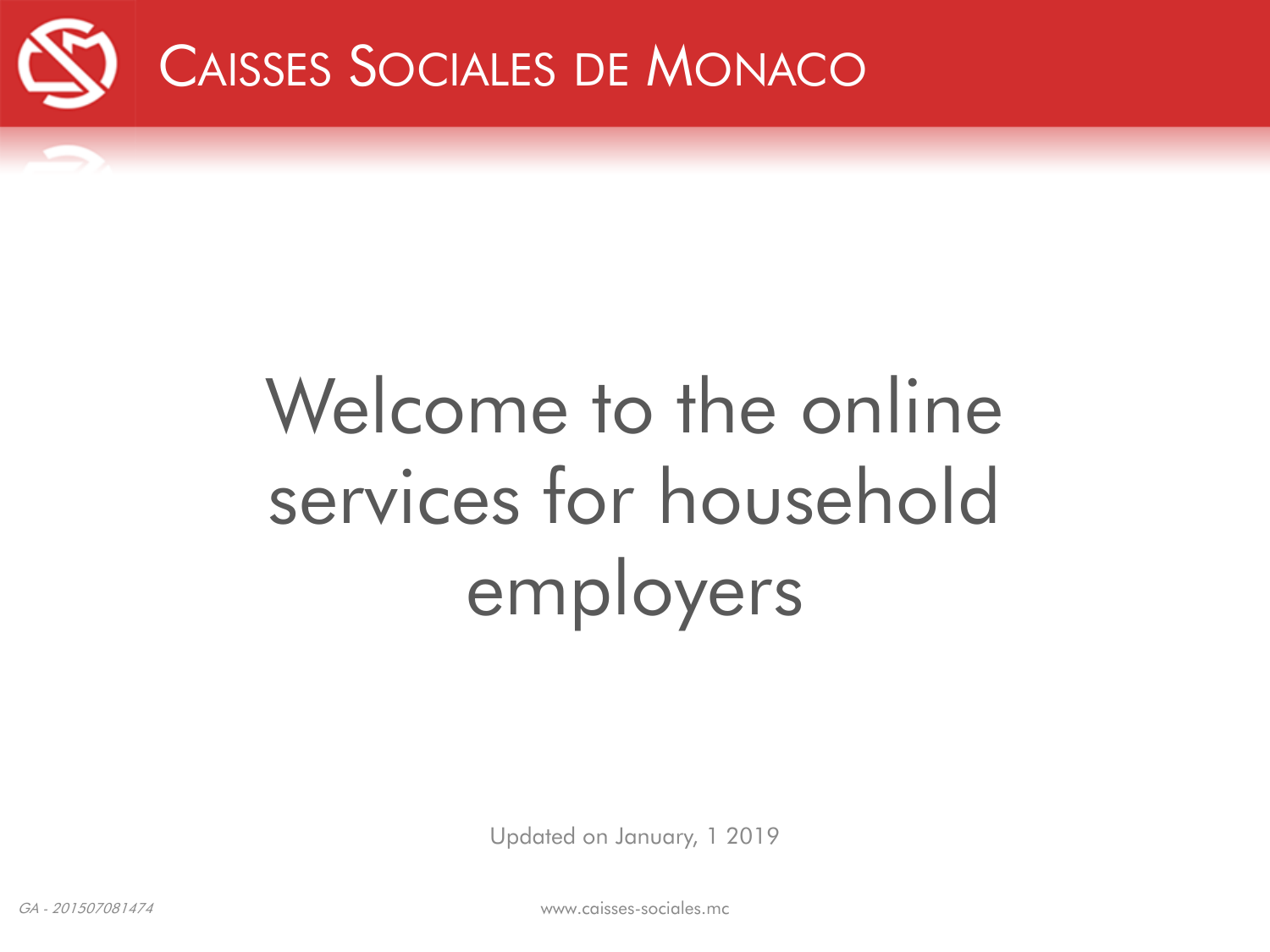

- LOGGING ON
- CHANGING YOUR PROFILE
- CUSTOMER OVERVIEW
- CUSTOMER LIST
- STATEMENT HISTORY
- SALARY STATEMENTS
- CUSTOMER WORKFORCE
- CONTRIBUTIONS RECORDS
- PAYSLIPS
- APPENDICES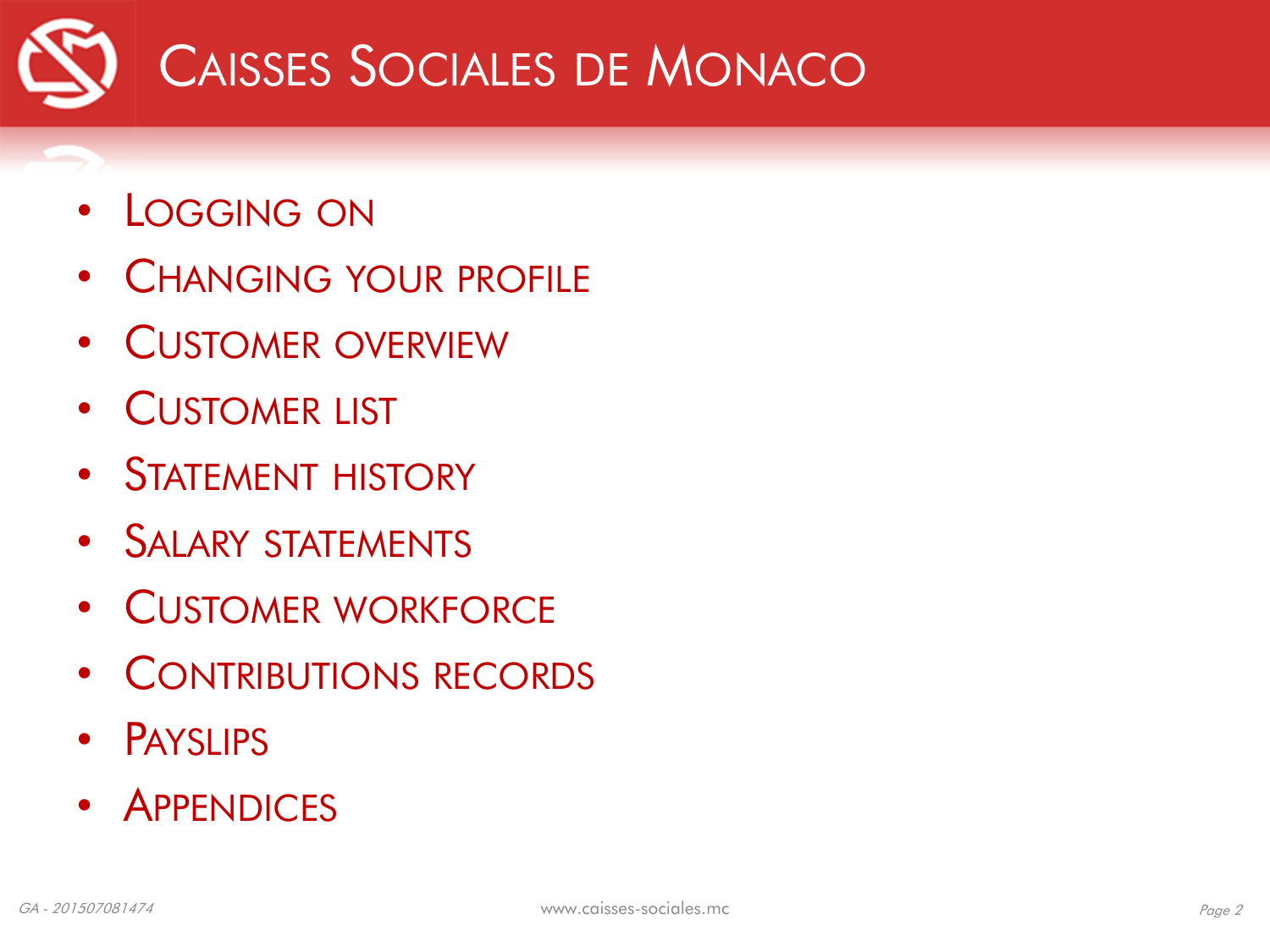

### LOGGING ON

Online services can only accessed with a valid subscription. Before following the steps below, ensure that you have your subscriber number and password.

• If you cannot find your login details, please contact the Collections Department.

+377 93 15 49 62

recouvrement@caisses-sociales.mc

For easier reading, you can enlarge the view of the web pages by pressing the CTRL key and scrolling the wheel on your mouse.

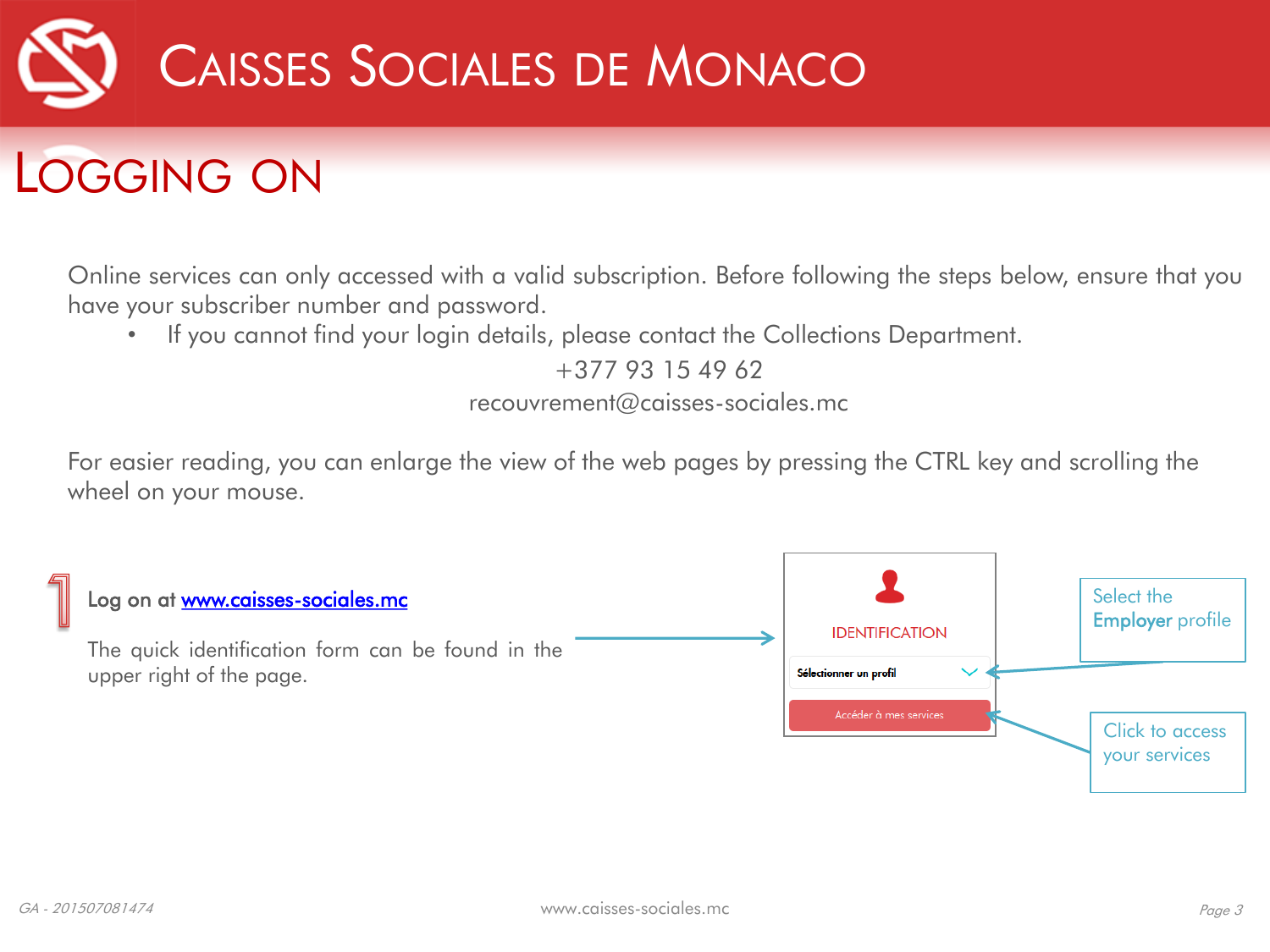

LOGGING ON

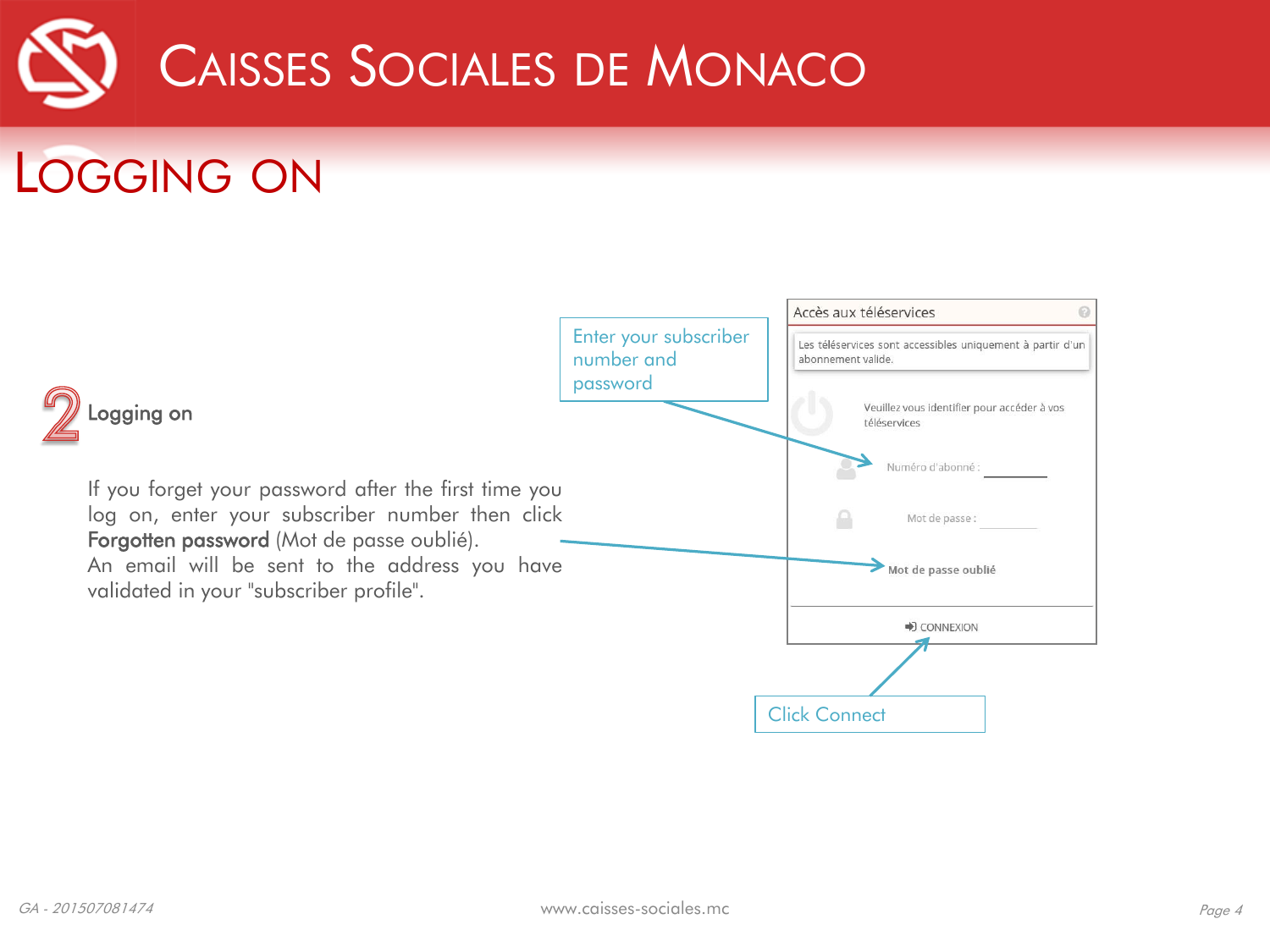### CHANGING YOUR PROFILE

You can use this screen to complete your profile and validate your email address.

Once you have logged on, you can access your profile from the Settings menu.

#### Complete your profile then click Validate (Valider).

When you enter or change your email address, you will receive an email enabling us to verify the validity of this address. Click the link contained in this email.

- If you can't find this email, check your spam.
- If you haven't received the email, restart the login process and check the email address that you have entered in your profile.

#### Without a valid email address, you cannot access any services.

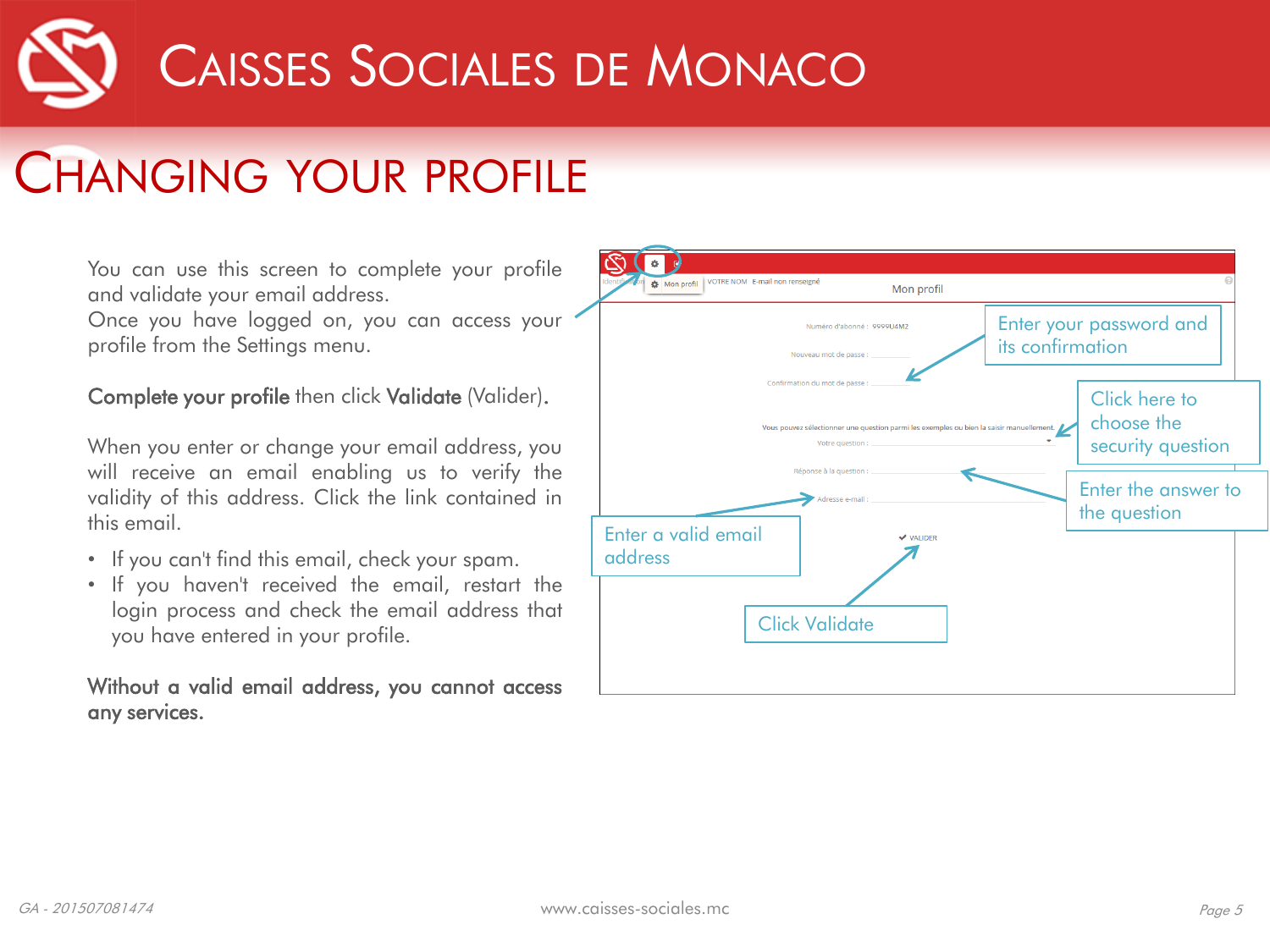#### CUSTOMER OVERVIEW

This screen gives you a quick overview of the status of your customers' statements for the current period and allows you to select any of them and access the various online options regarding that customer. This screen is displayed by default when you log onto the portal.

You can return to this screen at any time through the SUMMARY (SYNTHESE) tab.

You can download the last contributions record for your customers that have opted to pay their contributions by direct debit.

There are 3 options available for filtering your customers:

- Active: gives the list of active customers
- Inactive: gives the list of inactive customers
- Active with statement to be made (default option): gives the list of active customers with an action still to be completed by the accounting firm or customer. Once the statement has been completed for a given customer, the customer disappears from this list.

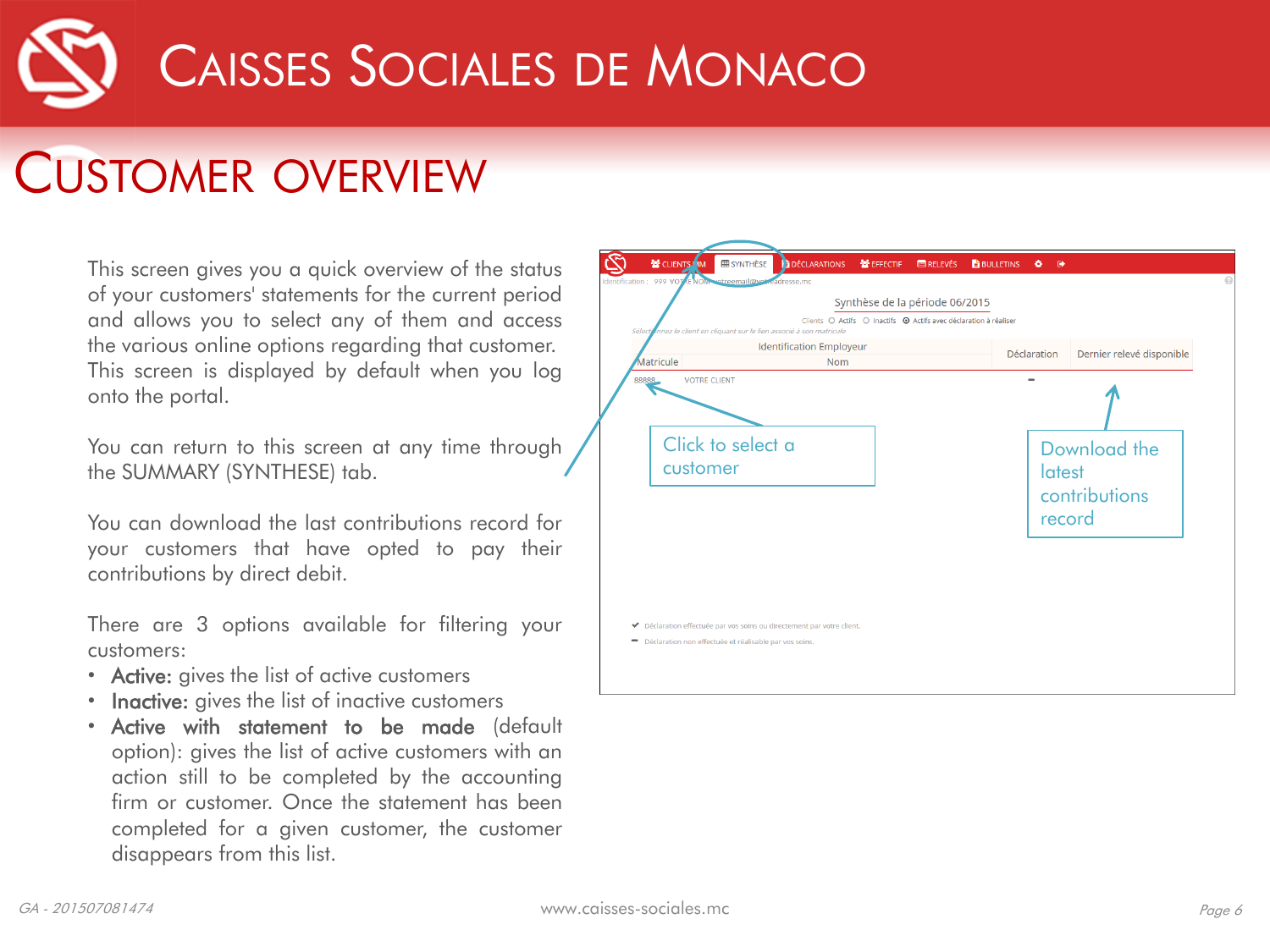

### CUSTOMER LIST

This screen displays a list of your customers and allows you to select any of them and access the various online options regarding that customer.

Go to the HOUSEHOLDER CUSTOMERS (CLIENTS MM) tab.

There are 2 options available for filtering your customers:

- Active: gives the list of active customers
- Inactive: gives the list of inactive customers

| votreemail@votreadresse.mc<br>999 VOTRE NOM                            |                       |                             |  | Dernière connexion le 19/06/2015 |
|------------------------------------------------------------------------|-----------------------|-----------------------------|--|----------------------------------|
|                                                                        |                       |                             |  |                                  |
|                                                                        |                       | Clients @ Actifs O Inactifs |  |                                  |
| Sélectionnez le client en cliquant sur le lien associé à son matricule |                       |                             |  |                                  |
| Matricule                                                              | <b>Raison sociale</b> |                             |  | Adresse                          |
| <b>VOTRE CLIENT</b><br>88888                                           |                       |                             |  | $\blacksquare$                   |
|                                                                        |                       |                             |  |                                  |
|                                                                        |                       |                             |  |                                  |
|                                                                        |                       |                             |  |                                  |
| Click to select a                                                      |                       |                             |  |                                  |
| customer                                                               |                       |                             |  |                                  |
|                                                                        |                       |                             |  |                                  |
|                                                                        |                       |                             |  |                                  |
|                                                                        |                       |                             |  |                                  |
|                                                                        |                       |                             |  |                                  |
|                                                                        |                       |                             |  |                                  |
|                                                                        |                       |                             |  |                                  |
|                                                                        |                       |                             |  |                                  |
|                                                                        |                       |                             |  |                                  |
|                                                                        |                       |                             |  |                                  |
|                                                                        |                       |                             |  |                                  |
|                                                                        |                       |                             |  |                                  |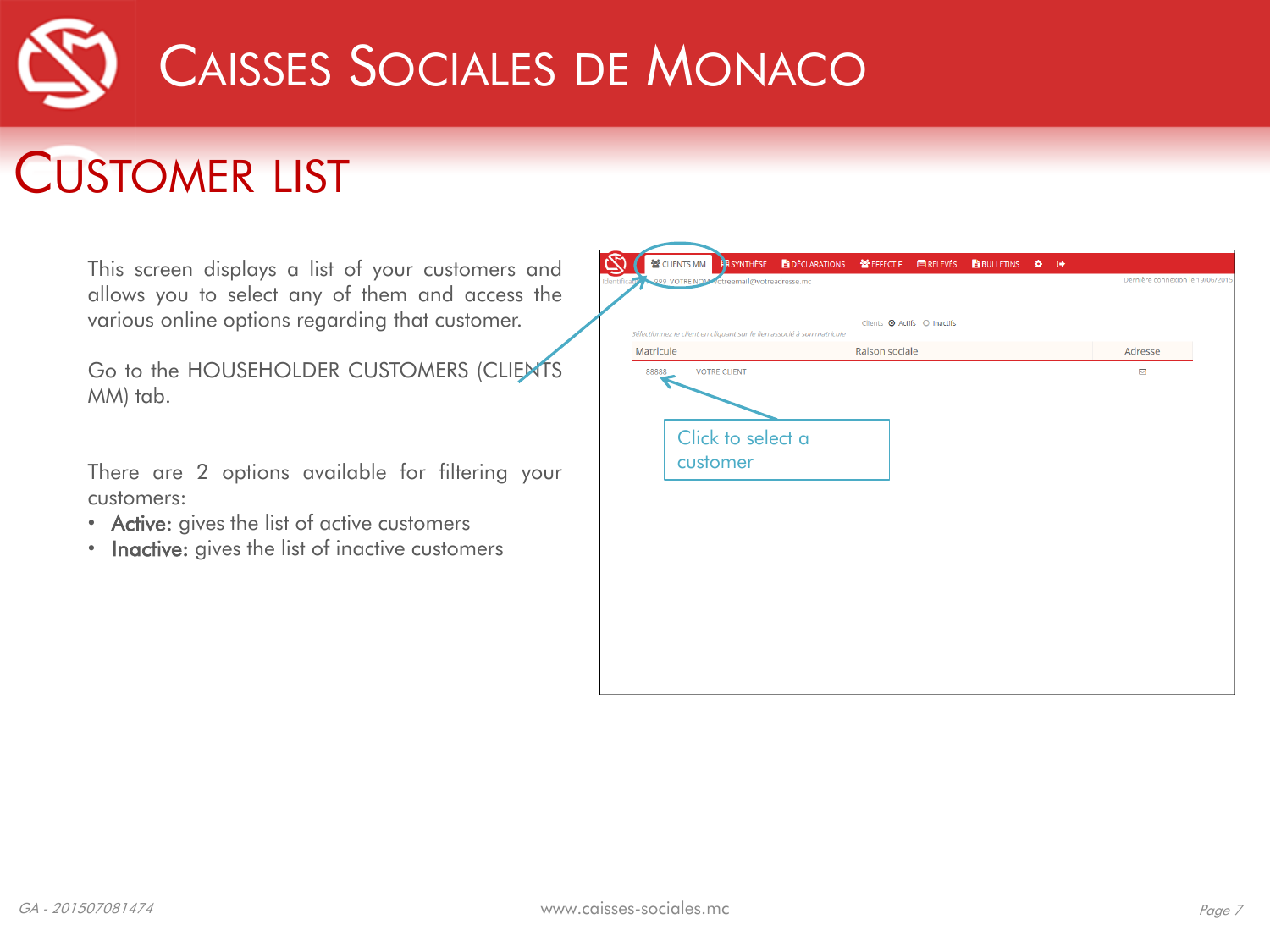### STATEMENT HISTORY

#### You must first select a customer from the customer list or overview.

You can use this screen to view your online salary statements for the past 24 months as well as the additional or corrective statements produced by the Collections Department.

You can access this screen at any time through the STATEMENTS (DECLARATIONS) tab by selecting View history (Consulter l'historique).

You can view the **detail** of a statement by clicking on the period, you can also download it by clicking the icon on the right.

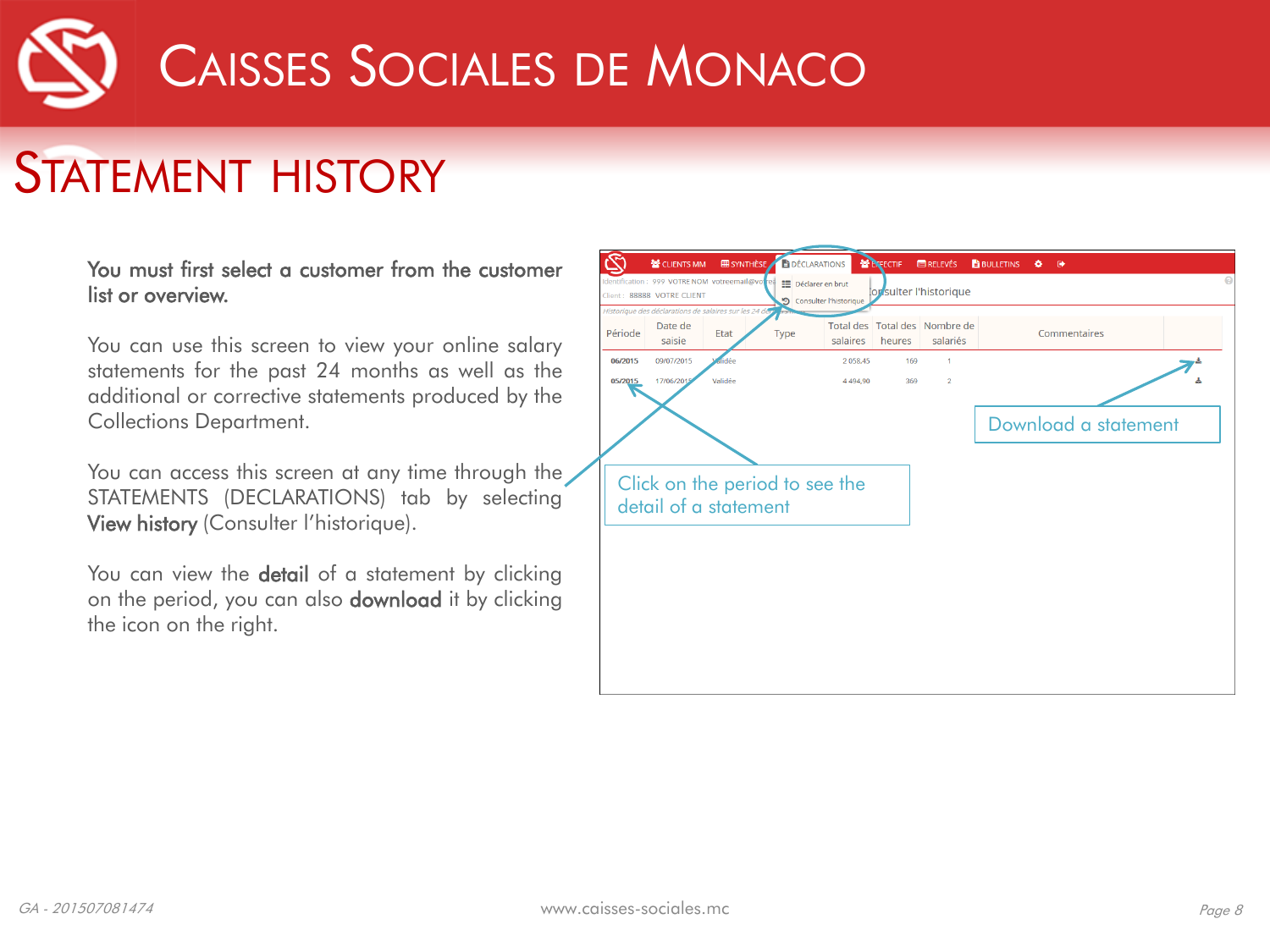### SALARY STATEMENTS

#### You must first select a customer from the customer list or overview.

From the 20th of each month you can enter the remuneration elements for your customers' employees for the month in question.

Every month you receive an email notifying you of this deadline.

Go to the STATEMENTS (DECLARATIONS) tab and select Report gross salary (Déclarer en brut).

The default statement period is the current period. You can select an earlier period provided that you have not made a statement in this period. If you want to modify a statement already made, contact the Contributions Department.

| Client: 88888 VOTRE CLIENT<br>Choisissez la période de déclaration des | <b>Déclarer en brut</b><br>Consulter l'historique<br>alaires: 06/2015<br>$\vee$ OK |  |
|------------------------------------------------------------------------|------------------------------------------------------------------------------------|--|
|                                                                        | Pré-charger les salaires de la déclaration précédente                              |  |
|                                                                        |                                                                                    |  |
|                                                                        |                                                                                    |  |
|                                                                        |                                                                                    |  |
|                                                                        | Change the period if necessary<br>and click OK.                                    |  |
|                                                                        |                                                                                    |  |
|                                                                        |                                                                                    |  |
|                                                                        |                                                                                    |  |
|                                                                        |                                                                                    |  |
|                                                                        |                                                                                    |  |
|                                                                        |                                                                                    |  |
|                                                                        |                                                                                    |  |
|                                                                        |                                                                                    |  |

Select the statement period and click OK.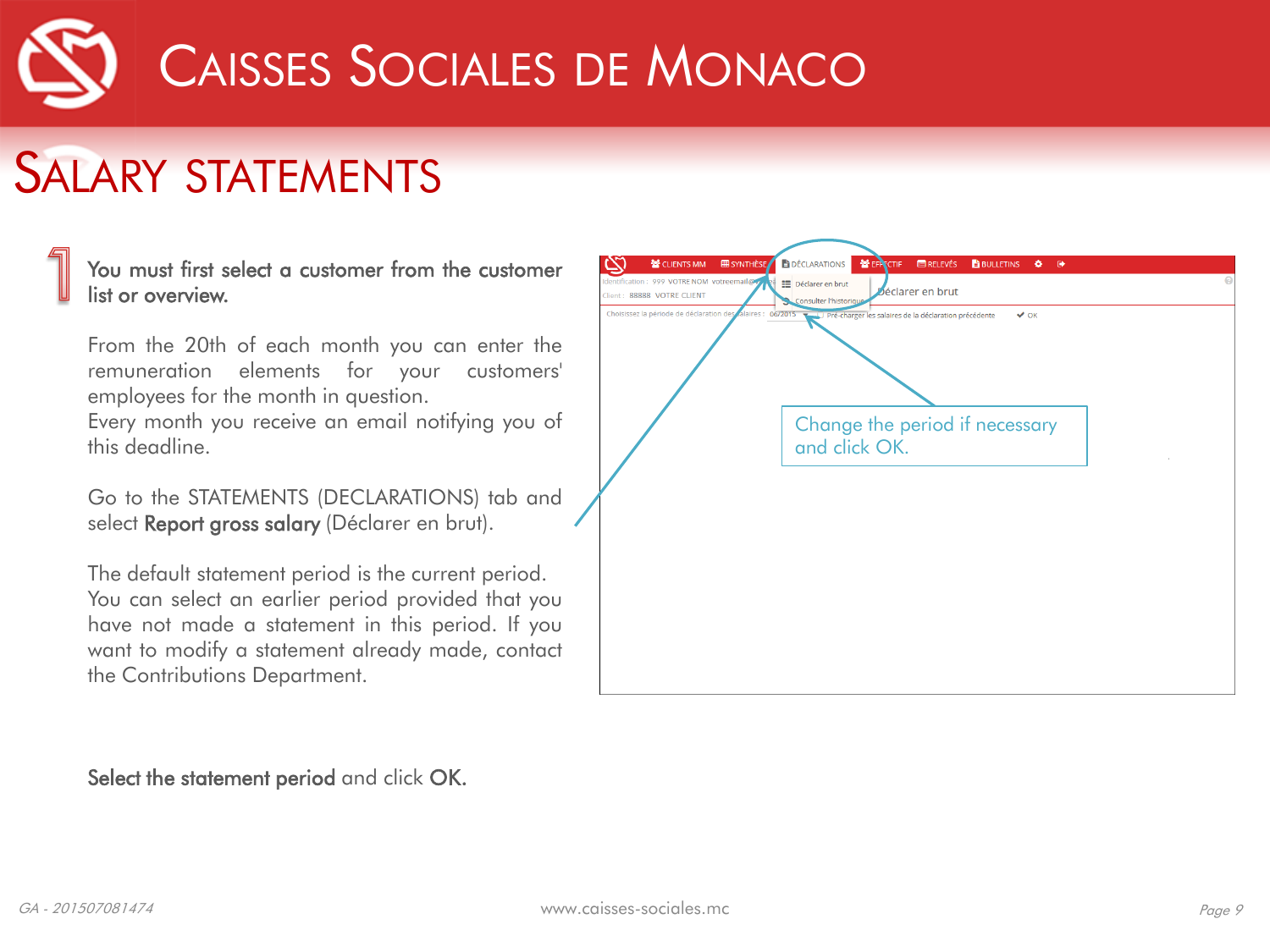### SALARY STATEMENTS

The statement is pre-populated with the list of known employees in the workforce.

Enter the total gross salary in Salaire brut, the corresponding hours in Heures and eventualy the event for this month in Evénement dans le mois. When finished, click **Validate** (Valider).

You can add an employee by clicking Add employee (Ajouter un salarié). Enter the employee's full name and date of birth then validate.

- For an employee hired during the period, select "Employment contract start date" ("Début du contrat de travail") and enter the start date.
- For an employee dismissed during the period, select "Employment contract end date" ("Fin du contrat de travail") and enter the end date.
- Other events must be entered with a start date and end date.

You can specify several events for an employee. To add or delete events, use the + and - icons.

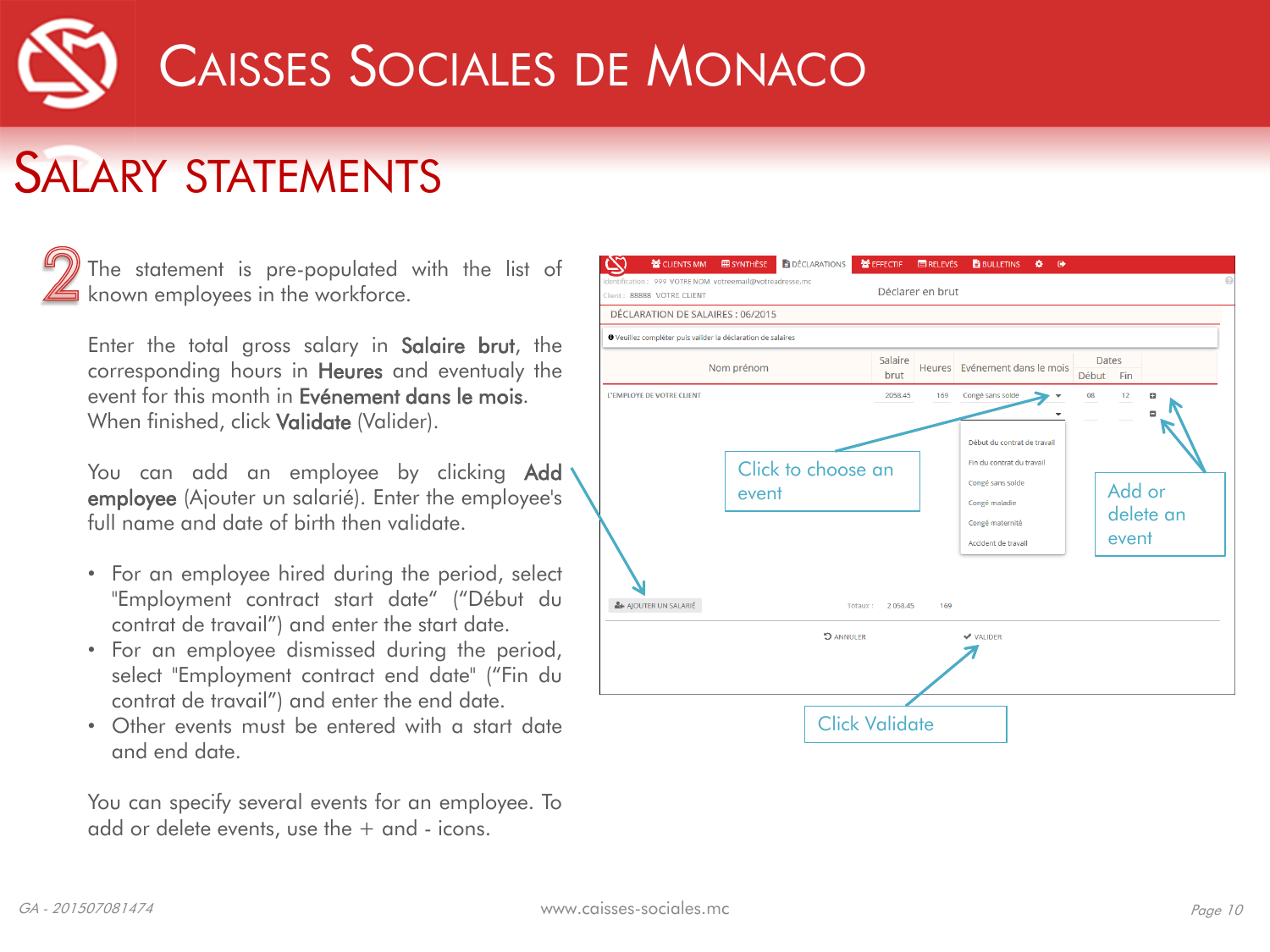### SALARY STATEMENTS



The acknowledgement of receipt is a summary of the statement that you have sent to the Caisses Sociales.

It also enables you to Download (Télécharger) the statement submitted.

After you complete your first online salary statement for your customer, you no longer need to send the paper salary statement that you have received by post.

Subsequently, you will no longer receive paper salary statements.

Click OK.

You are then taken to the View history screen showing the new statement that has been sent.

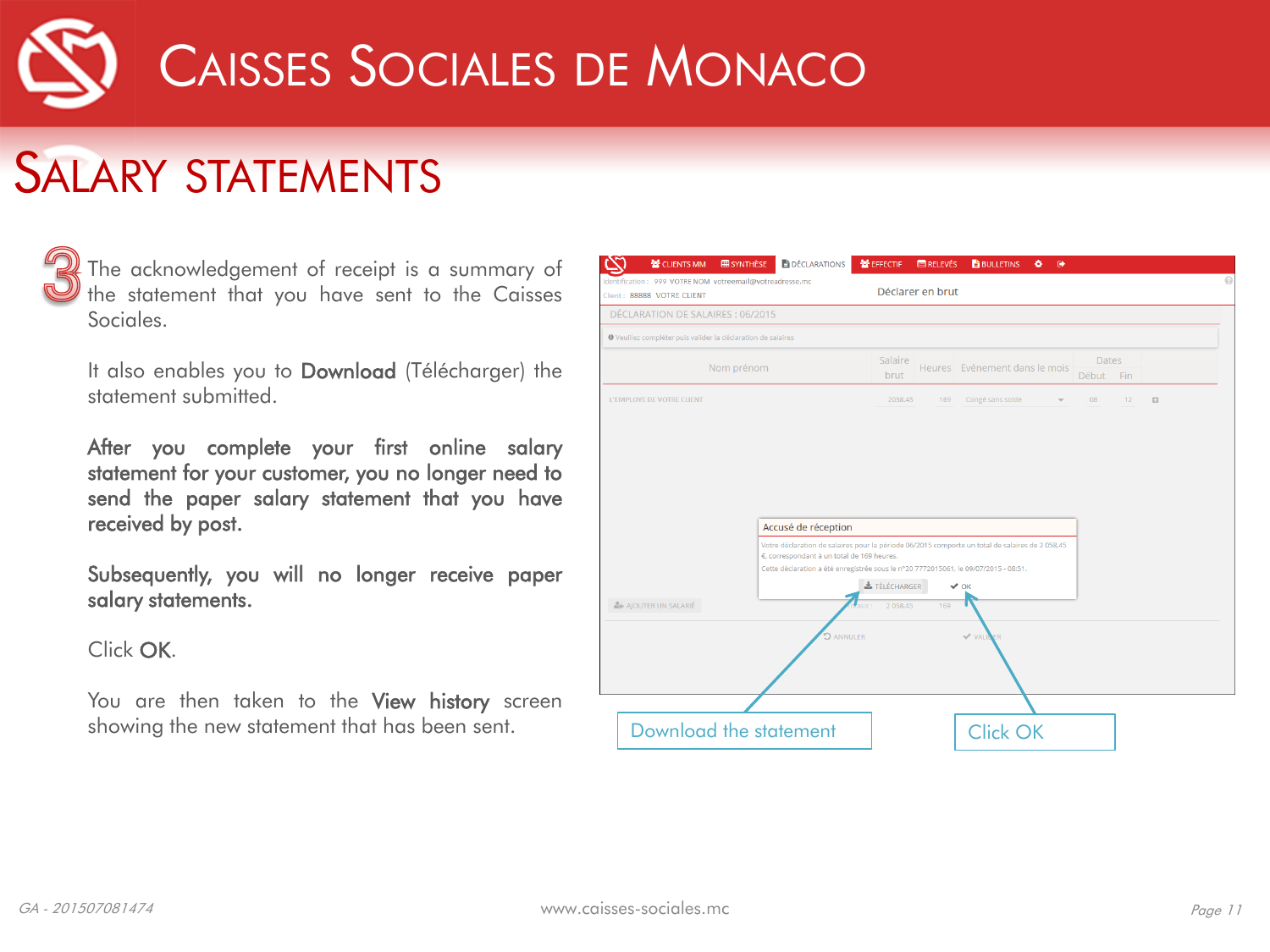

### CUSTOMER WORKFORCE

You must first select a customer from the custon list or overview.

Go to the WORKFORCE (EFFECTIF) tab. -

This screen displays your customer's workfor depending on the permits submitted, for the curr period by default.

You can select an earlier period and click OK.

| noisissez la période : 06/2015 - | $\vee$ OK<br>Identification du salarié |
|----------------------------------|----------------------------------------|
| Matricule                        | <b>Nom</b>                             |
| 1111111                          | L'EMPLOYE DE VOTRE CLIENT              |
|                                  |                                        |
|                                  | Change the period if necessary         |
|                                  | and click OK.                          |
|                                  |                                        |
|                                  |                                        |
|                                  |                                        |
|                                  |                                        |
|                                  |                                        |
|                                  |                                        |
|                                  |                                        |
|                                  |                                        |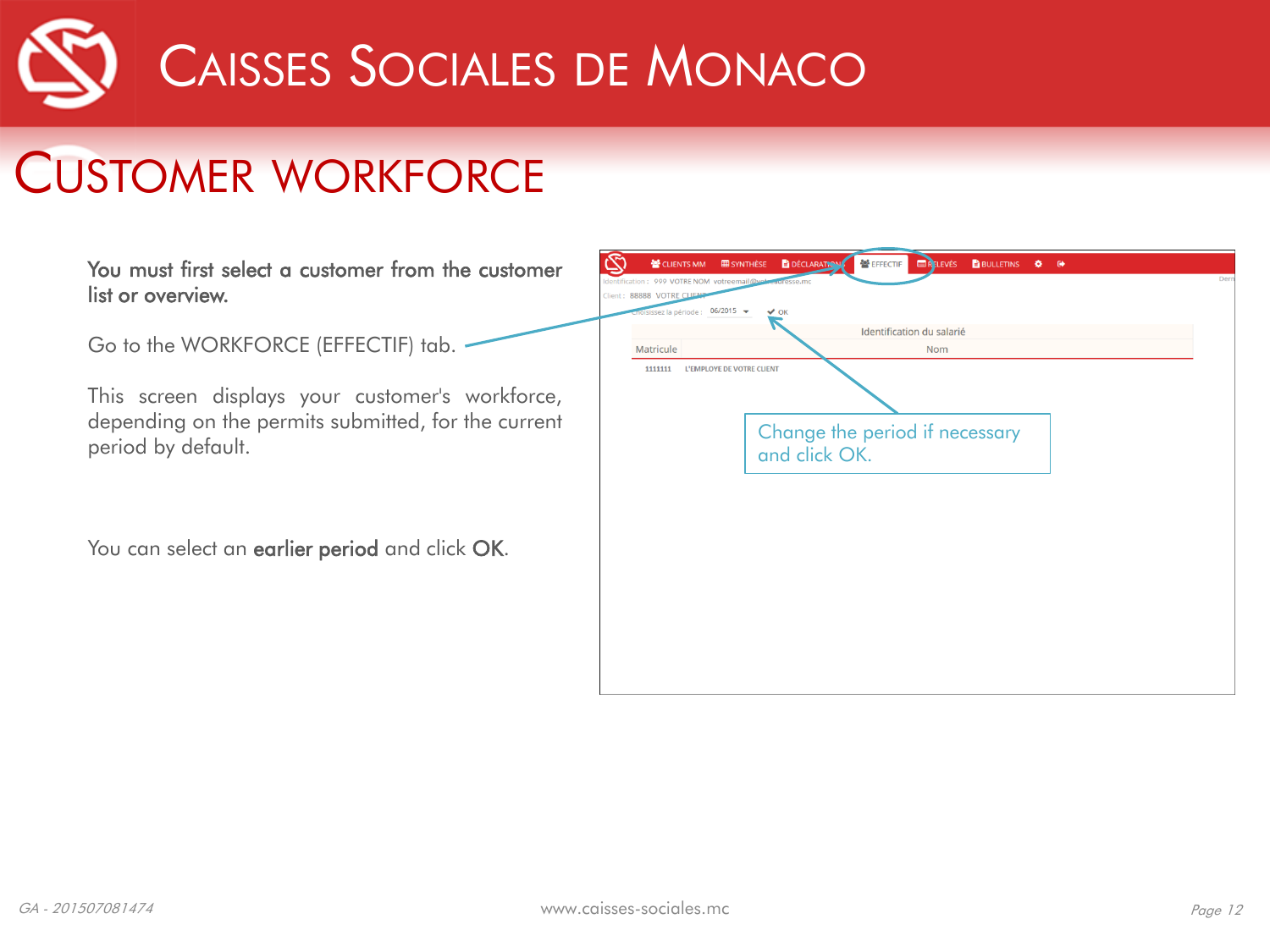### CONTRIBUTIONS RECORDS

You must first select a customer from the customer list or overview.

Go to the RECORDS (RELEVES) tab.

This screen enables you to download the records of your contributions if your customer has opted to pay by direct debit.

If at least one of your customers has opted for direct debit payments, you receive a monthly email notification that the new records are available online. In case there is a problem with the contributions payments, the records are occasionally sent by post.

Click the icon to download the record.

If your customer has not opted for direct debit payments, you will continue to receive their contributions records by post and they will not appear on this screen.

You can download the **SEPA direct debit mandate** from this screen and return it to the Collections Department accompanied by a bank statement.



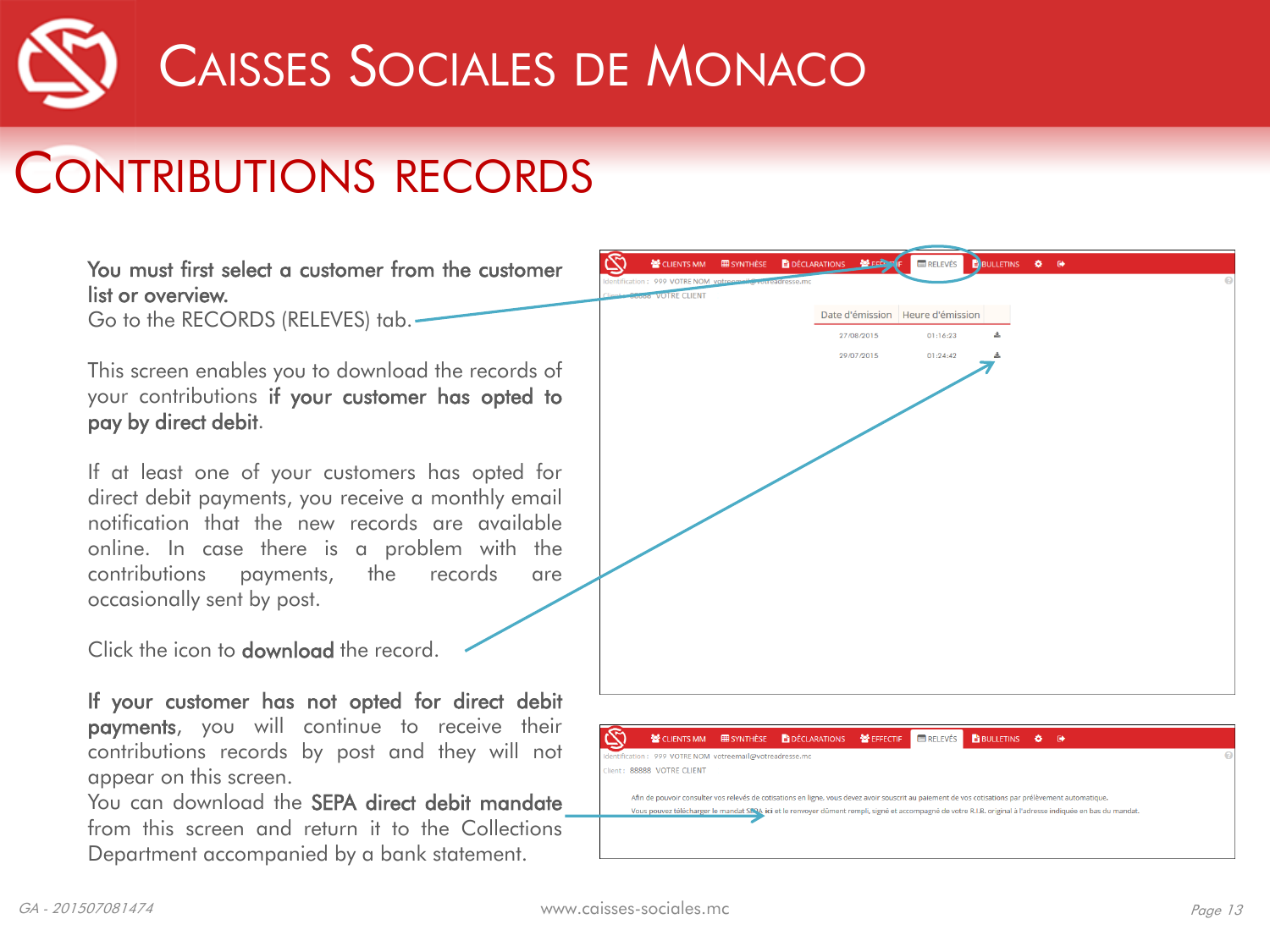

### PAYSLIPS

You must first select a customer from the customer 9999 VOTRE NOM votraamail@votraadrassa A partir des montants bru list or overview. A parti<mark>r d</mark> of: 88888 VOTRE CUENT Go to the PAYSLIPS (BULLETINS) tab and select Choisissez la période : 01/2019 -From gross amounts (A partir des montants bruts). illetin de salaire Identification du salarié Matricule Nom 1111111 I'EMPLOYE DE VOTRE CHENT The payslips of your customers' employees can be Select a period and click OK calculated and printed online. The default screen displays the list of known Click the employee ID employees in the workforce for the current period. You can select another period and click OK. Click the ID number of a proposed employee. You can select another employee by clicking Other AUTRE SALARIÉ employee (Autre salarié).

You are then taken to step 2.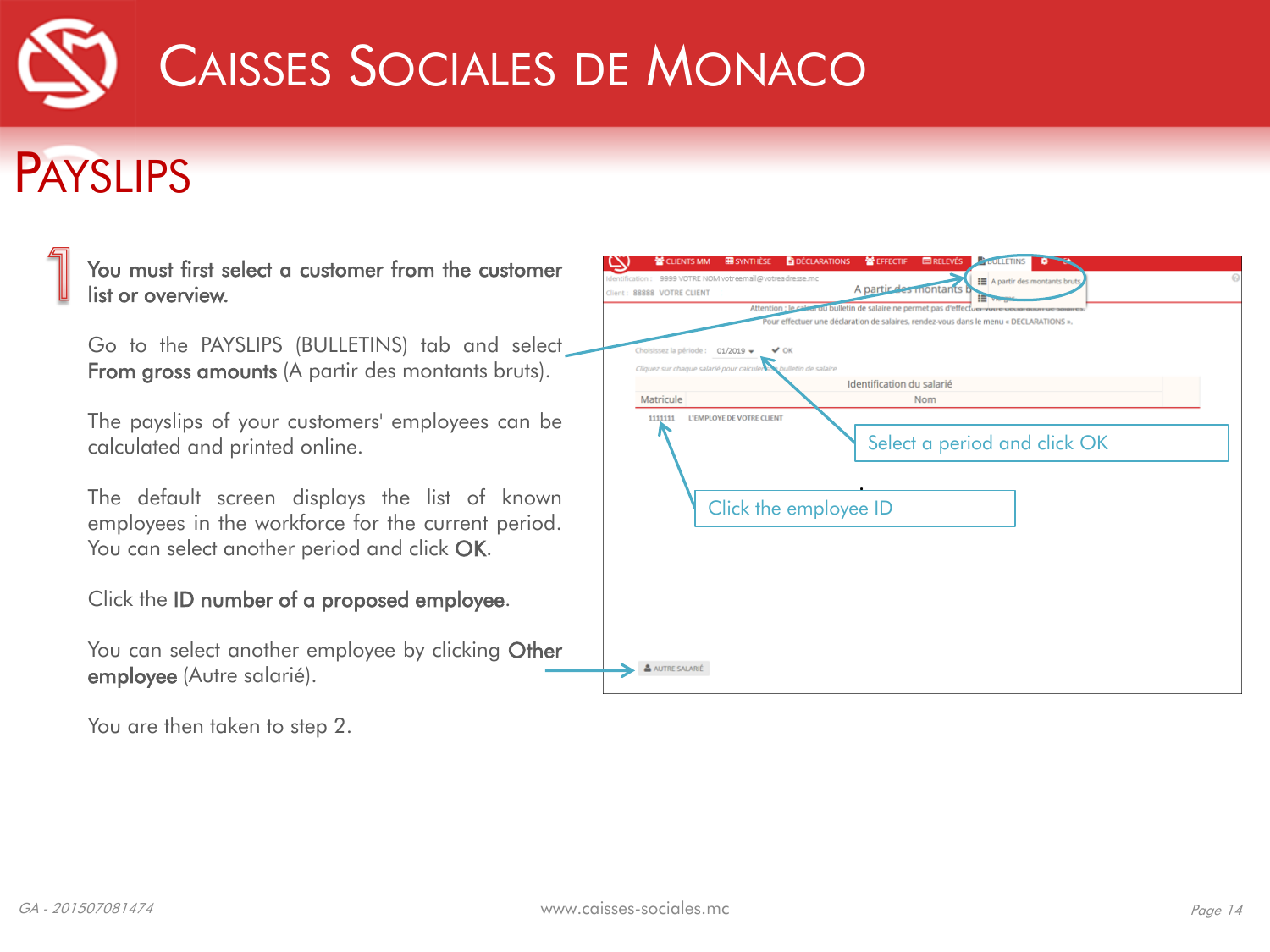

### **PAYSLIPS**

| This screen is used to calculate the payslip elements<br>for the selected employee.                                                        | dentification: 9999 VOTRE NOM votreemail@votreadresse.mc<br>lient: 88888 VOTRE CLIENT                             | 불 CLIENTS MM EI SYNTHESE LADECLARATIONS 불 EFFECTIF EI RELEVÉS B BULLETINS D D+<br>A partir des montants bruts                                                                                                                       |                                                                     |                              |
|--------------------------------------------------------------------------------------------------------------------------------------------|-------------------------------------------------------------------------------------------------------------------|-------------------------------------------------------------------------------------------------------------------------------------------------------------------------------------------------------------------------------------|---------------------------------------------------------------------|------------------------------|
| Attention: you must enter the gross hourly amount<br>and the number of hours worked during the<br>period, including paid leave and notice. | Chommer la periode: 01/2019 =<br>Classer sur chapper salared poor cells<br>Matricule<br>ITITIT L'EMPLOYE DE VOTRI | Calcul du bulletin de salaire à partir des montants bruts<br>Période: JANVIER 2019<br>Employeur<br>Nom prénom : VOTRE CLIENT<br>Salarie<br>Nom prénom : L'EMPLOYE DE VOTRE CLIENT<br>Salaire brut<br>Salaire horaire*:              | Matricule: 88888<br>Matricule: 1111111<br>Nombre d'heures normales* | Enter the number<br>of hours |
| You can complete any other remuneration elements<br>by clicking View more elements (Afficher plus<br>d'éléments).                          | Enter the gross<br>hourly salary                                                                                  | rimes soumises à cotisation<br>Primes non soumises a cotisation<br>Indemnité de 5% sur salaires égaux aux minima-<br>Afficher plus d'éléments (heures supplémentaires, primes, )<br>CALCULER<br><b>X</b> FERMER<br>Click Calculate. | Avantages en nature:<br>$0.00 =$<br>$0.00$ $\odot$                  |                              |
| Click Calculate (Calculer).                                                                                                                |                                                                                                                   |                                                                                                                                                                                                                                     |                                                                     |                              |
| The result of the calculation visible on the following                                                                                     | A AUTRE SALARIE                                                                                                   |                                                                                                                                                                                                                                     |                                                                     |                              |

page is displayed.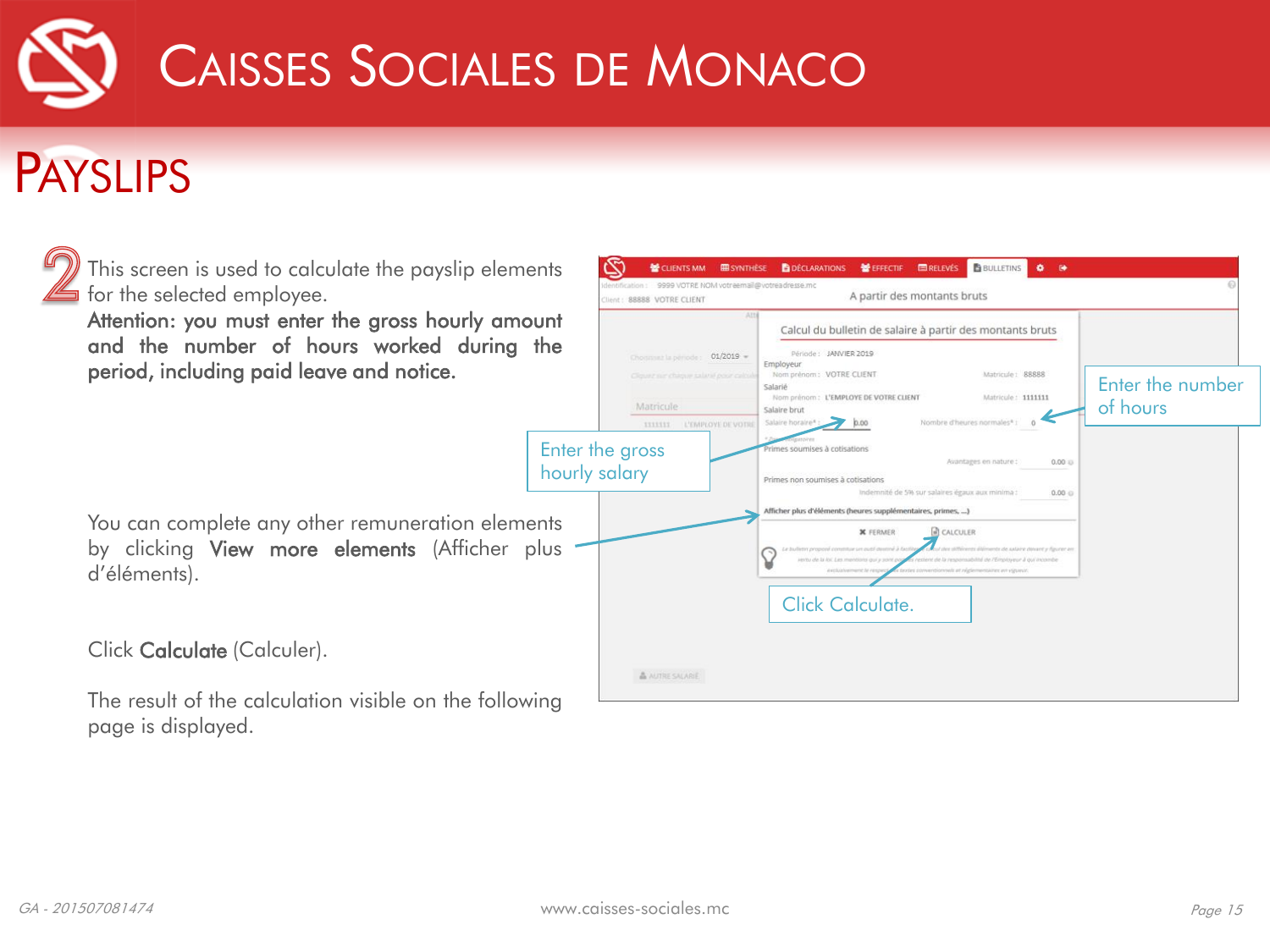

### PAYSLIPS



This screen displays the result of the payslip calculation from the information that you have provided.

It enables you to download and/or print the payslip so it can be given to your customer's employee.

You can modify or download the payslip by clicking Return (Retour) or Download (Télécharger).

| CLIENTS MM                                                | <b>DÉCLARATIONS</b><br><b>EE SYNTHÈSE</b><br>警 GESTION<br><b>RELEVÉS</b>               | <b>B</b> BULLETINS                                     | $\bullet$<br>O        |  |
|-----------------------------------------------------------|----------------------------------------------------------------------------------------|--------------------------------------------------------|-----------------------|--|
| Identification: 9999 VOTRE NOM votreemail@votreadresse.mc | A partir des montants bruts                                                            |                                                        |                       |  |
| Client: 8888 VOTRE CLIENT                                 |                                                                                        |                                                        |                       |  |
|                                                           | At                                                                                     |                                                        | is.                   |  |
|                                                           | Résultat du calcul du bulletin de salaire                                              |                                                        |                       |  |
|                                                           | Période: JANVIER 2019                                                                  |                                                        |                       |  |
| Choisissez la période : 01/2019 -                         | Employeur                                                                              |                                                        |                       |  |
| Cliquez sur chaque salarié pour calcule                   | Nom prénom : VOTRE CLIENT                                                              | Matricule: 8888                                        |                       |  |
|                                                           | Adresse: RUE FLORESTINE<br>98000 MONACO                                                |                                                        |                       |  |
| Matricule                                                 |                                                                                        |                                                        |                       |  |
|                                                           | Salarié                                                                                |                                                        |                       |  |
|                                                           | Nom prénom : L'EMPLOYE DE VOTRE CLIENT                                                 | Matricule: 111111                                      |                       |  |
|                                                           | Oualification:                                                                         |                                                        |                       |  |
|                                                           | Salaire<br>Salaire horaire<br>22,000                                                   | 169<br>Nombre d'heures normales                        | 3718,00               |  |
|                                                           | Heures supplémentaires                                                                 |                                                        |                       |  |
|                                                           | Nombre d'heures majorées à 25%                                                         | $\circ$                                                | 0,00                  |  |
|                                                           | Nombre d'heures majorées à 50%                                                         | $\mathbb O$                                            | 0,00                  |  |
|                                                           | Nombre d'heures majorées à 100%                                                        | $\mathbf{0}$                                           | 0.00                  |  |
|                                                           | Nombre total d'heures à déclarer                                                       | 169                                                    |                       |  |
|                                                           | Primes soumises à cotisations                                                          |                                                        |                       |  |
|                                                           | Avantages en nature                                                                    |                                                        | 0,00                  |  |
|                                                           | Indemnité de congés payés                                                              |                                                        | 0.00                  |  |
|                                                           | Gratification de fin d'année                                                           |                                                        | 0,00                  |  |
|                                                           | Rémunération brute totale à déclarer                                                   |                                                        | 3718.00               |  |
|                                                           | Retenue retraite CAR<br>AG2R Retraite Complémentaire - Tranche 1                       | 6,550 %<br>3,148 %                                     | $-243,53$             |  |
|                                                           | AG2R Retraite Complémentaire - Tranche 2                                               | 8,636 %                                                | $-104,23$<br>$-35.15$ |  |
|                                                           | AG2R CEG - Tranche 1                                                                   | 0,860 %                                                | $-28,47$              |  |
|                                                           | AG2R CEG - Tranche 2                                                                   | 1,080 %                                                | $-4.40$               |  |
|                                                           | AG2R CET                                                                               | 0.140 %                                                | $-5,21$               |  |
| AUTRE SALARIÉ                                             | Assurance chômage                                                                      | 2,400 %                                                | $-89,23$              |  |
|                                                           | Primes non soumises à cotisations                                                      |                                                        |                       |  |
|                                                           | Indemnité de 5% sur salaires égaux aux minima                                          |                                                        | 0,00                  |  |
|                                                           | Indemnité de licenciement                                                              |                                                        | 0.00                  |  |
|                                                           | Indemnité de départ à la retraite                                                      |                                                        | 0,00                  |  |
|                                                           | A déduire                                                                              |                                                        |                       |  |
|                                                           | Avantages en nature                                                                    |                                                        | 0,00                  |  |
|                                                           | Acomptes                                                                               | NET A PAYER                                            | 0.00                  |  |
|                                                           |                                                                                        |                                                        | 3 207,78              |  |
|                                                           | <b>D</b> RETOUR<br><b>X</b> FERMER                                                     | <b>*</b> TÉLÉCHARGER                                   |                       |  |
|                                                           | Le bulletin proposé con.                                                               | à faciliter le calcul des différents éléments de sala. | ant y figurer en      |  |
|                                                           | es mentions qui y sont portées restent de la responsabilité de l'Employeur à qui incor |                                                        |                       |  |
|                                                           | plysivement le respect des textes conventionnels et réglementaires en vigueur.         |                                                        |                       |  |
|                                                           | Modify the                                                                             |                                                        |                       |  |
|                                                           |                                                                                        |                                                        | Download the          |  |
|                                                           | payslip                                                                                |                                                        | payslip               |  |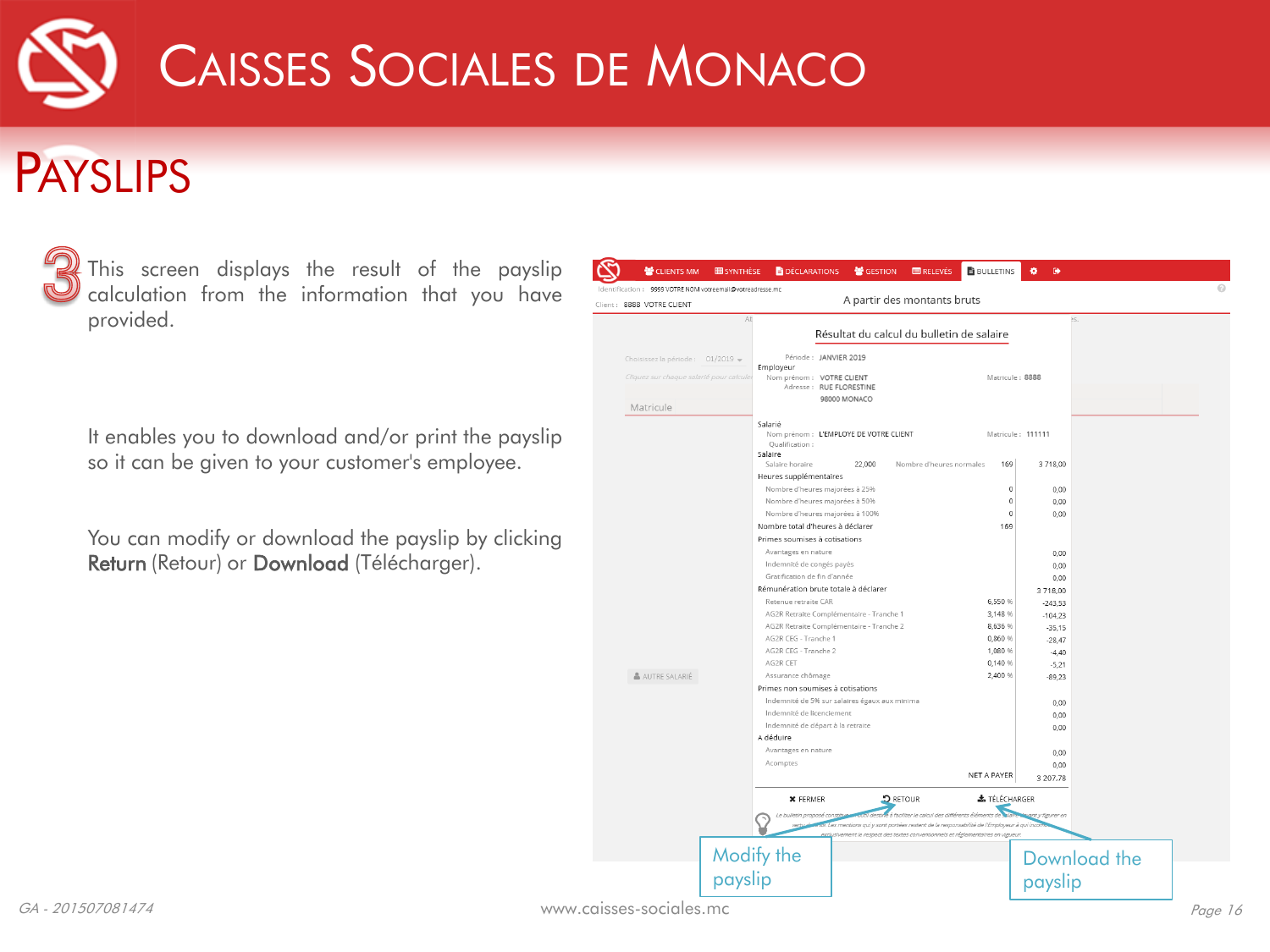#### APPENDICES: PDF OF AN ONLINE STATEMENT